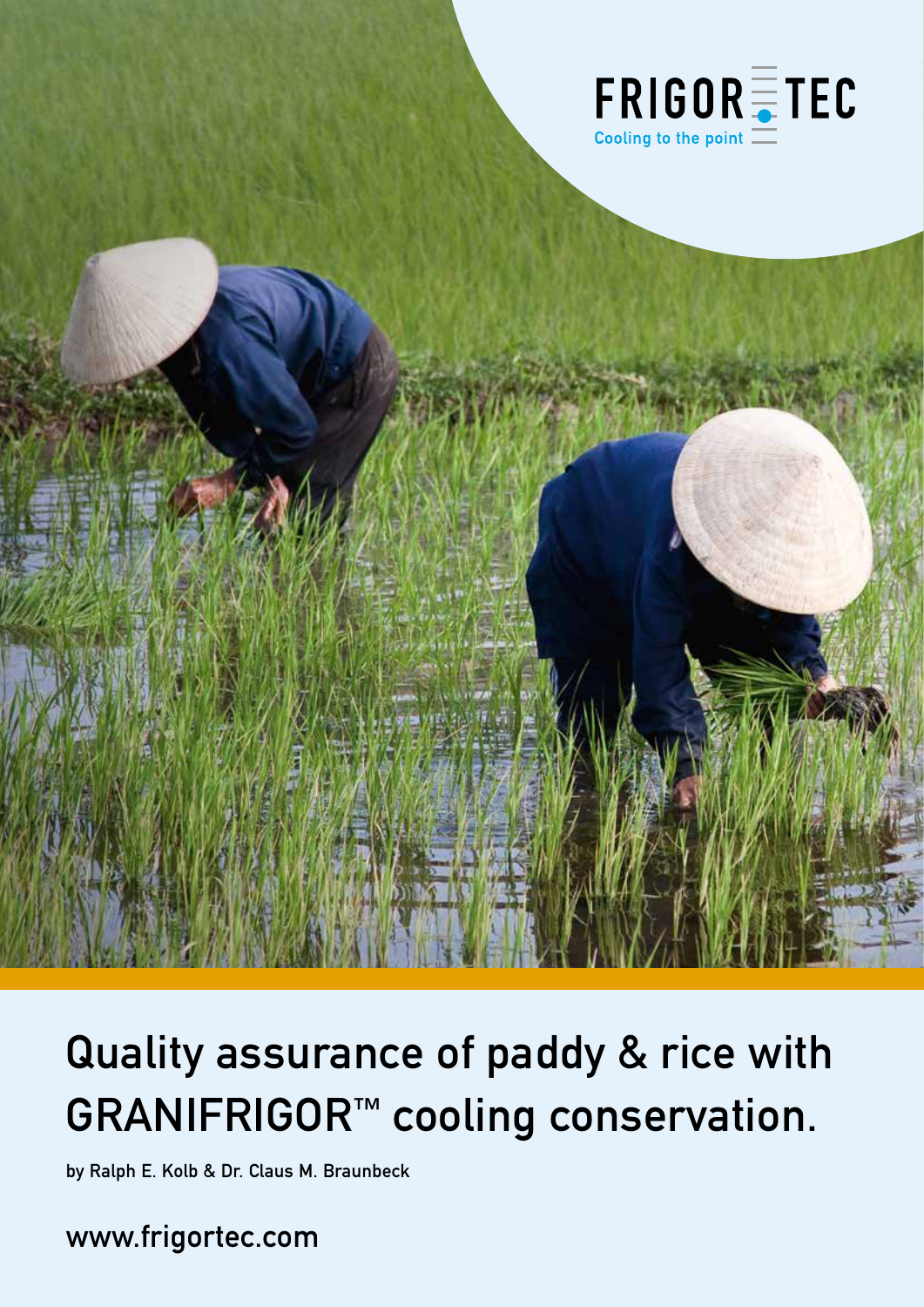

The origin of rice is believed to lie in the Himalayas. Starting in China, rice cultivation then spread into other Asian countries. The North Africans brought rice to Europe around 100 BC. Rice came to Central and South America with Columbus in 1493.

Botanically, rice belongs to the Gramineae (or Poaceae) and the genus Oryza sativa. Around 8,000 different varieties of rice have been identified, of which many are actively cultivated. In rice milling, three basic types are distinguished:

- Long-grain rice
- Medium-grain rice
- Short-grain rice

## Quality assurance of paddy & rice with GRANIFRIGOR™ cooling conservation.

Rice requires heat and ample water for growth. The temperature should be, depending on the variety, between 20 and 35 °C and one kilogram of rice requires, for growth, about 3,000 to 10,000 l of water.

#### Paddy storage

Paddy grows during the harvest season in a short period of time in large quantities and is stored immediately after drying. Depending on the climate conditions and available water supply, multiple harvests per year are possible. During the storage time, it is important to maintain the quality of the rice. There are basic requirements on the storage

process. In general, storage for paddy must be easily accessible, dry and protected from the weather. In addition, it must prevent access by rodents, birds, cats and dogs. The materials used for storage of the paddy must be suitable. In the following the two most important types of storage are described from a perspective of maintaining quality by grain cooling conservation.

#### **Silo system**

A paddy silo has the advantage that it is well closed off (Figure 1). This keeps birds, rodents, cats and dogs out. However, a common silo is not airtight. Filling and emptying follows clear specifications and can be automated

well. Modern silo systems are usually made from galvanised sheet steel; larger systems, on the other hand, are typically made from reinforced concrete.

#### **Warehouse storage**



**1 Silo system**

When a suitable building structure already exists, warehouse storage is often chosen and integrated into the structure (Figure 2). The main advantage of warehouse storage is that it can also be temporarily used for other applications. Use as a machine hall is not permissible for hygienic reasons. The most significant problem for warehouse storage is discharging the paddy bulk. Removal is typically performed with shovel excavators. This can damage the air distribution. Ideally, the paddy is filled from above, e.g. with stationary and moveable conveyor belts. The filling process can be automated well.



**3 The principle of air distribution in a warehouse storage facility**



The variation of the air distribution has to be dimensioned according to the diameter and height of the silo. For a silo system with multiple silos, the intake nozzles of the individual silos are often connected to a central air line. For each silo, an extra shut-off device is necessary. Flaps or gate valves are typically

used. Fittings such as bends must be designed so that they facilitate flow. 90° bends (elbows) should be avoided where possible. Branches and bends should be designed in 30° or 45° parts.

The diameter of the main line must be sufficiently dimensioned. The air speed in the channel should be low enough so that pressure loss is not too large. Water traps in which condensation could accumulate should be avoided. The main line should not be too long to

keep energy loss low. Cool air flows in the line, which means that an insulated main channel is advantageous. For air distribution, cooling beams are used for silos with conical hopper outlet. Often perforated underground channels are laid in the silo floor; here it should be ensured that there is sufficient outflow area.

For warehouse storage that is loaded and unloaded with shovel excavators, there is the problem of the trafficability. Underground channels or half-shells as above ground channels are used for air distribution (Figure 3). Recently, telescopic tubes have also been used, which are retracted out of the storage area before the grain is removed. The use of drainage hoses is not recommended.

#### **Storage exhaust ventilation**

Similar to air distribution, the importance of exhaust ventilation of the storage area is often underestimated. Air removal is just as important as air distribution. A sufficient number, a good distribution and a suitable size of vents must be provided. The dry, cold air that is fed into the storage facility absorbs energy and humidity from the paddy. The air must then be removed via ventilation

**2 Warehouse storage with central air distribution for GRANIFRIGOR™ - grain cooling**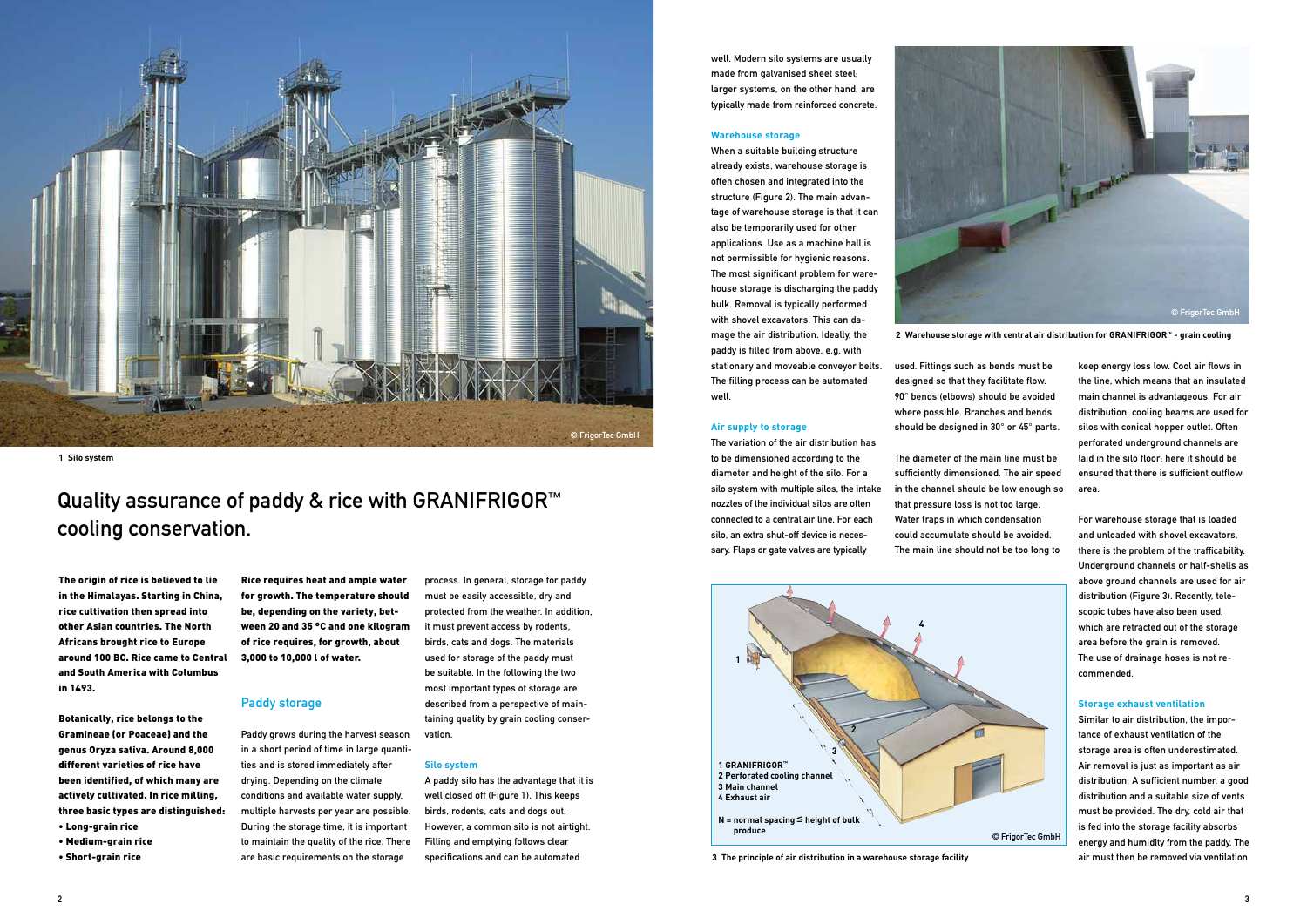4 5

© FrigorTec GmbH

|         | 20 (e.g. from 35 °C to 15 °C) |
|---------|-------------------------------|
|         | Asia                          |
|         | <b>Tropics</b>                |
| [kWh/t] | $6-8$                         |

openings. The vents must be installed circumferentially. Of course, exhaust vents must be equipped with weather protection for rain and a bird screen.

Fans are also used for effective exhaust ventilation of the storage space. Exhaust fans should transport roughly 1.5 to 2 times the volume flow of the maximum possible air flow that is transported in the storage area. The exhaust fans do not need to generate extra pressure and thus can be relatively inexpensive. They only need to transport the air volume over the pile in the so-called head room to the outside. For storage facilities that are not too long, the exhaust fans can be installed in the gable. For large warehouses, the exhaust fans are placed on the roof along the ridge.

#### **Storage handling**

Grain crops should be cleaned and examined before being stored. Shrivelled grains and chaff typically have a greater Fusarium burden. In foreign particles and dusts, there are microbes and moulds, which can lead to the formation of hot spots. The storage facility must be well cleaned and dry before bringing in the harvest [1]. Air distribution must also be included in these preventative measures. All channels must be dry and free of dust and dirt. Old paddy stocks and new harvests should be stored separately [2]. All extraneous seeds and impurities have to be avoided.

When filling, cones have to be prevented. Therefore the paddy should be either automatically well distributed or manually levelled. Storages with large surface areas have to be equipped with levelling equipment (baffle plates, spreaders, etc.) to achieve good distribution with a low level of segregation.

#### **Measurement technology**

In general, measurement equipment should be used in a grain storage facility to monitor the bulk temperature. In warehouse storage facilities, typical probe thermometers are used to measure the temperature, in silo systems, temperature sensor lines on steel cables are used. Ideally, the storage temperature is measured and documented continuously.





A single measurement point is not representative for a grain bulk. For this reason, a number of measurement sensors must be used or measurements must be taken at a number of locations in succession. The temperature measurement is an important aspect of monitoring the status of the stored goods. If the temperature is too high at a location, action must be taken.

### The cooling conservation process

The fan of the GRANIFRIGOR™ – grain cooling device draws in the ambient air (Figure 4). The air heats up in the fan due to friction. The increase in temperature depends on the counterpressure of the grain bulk, the delivered air flow and the efficiency of the fan. This air is then cooled by an air conditioner, the

evaporator, to the desired temperature and is thereby dehumidified. Dehumidification takes place in general except when the air is extremely dry. During the dehumidification process, water (condensation) is created. The relative humidity of the air increases even though the water content is lower, as the cold air can hold less water than warm air. This chilled air then goes to the HYGROTHERM™. The HYGROTHERM™ unit heats up the cold, moist air. This lowers the relative humidity and the air becomes dry [3]. Since the HYGROTHERM™ heating unit uses energy from the chilled air, it involves no further energy costs.

The dry, cold air is fed through a hose in the ventilation system of the storage facility and is forced through the bulk. This process can be employed in a warehouse or in a silo. The outgoing air is led outside via exhaust vents, extracting absorbed heat and moisture from the grain bulk.

At lower outside temperatures, modern grain cooling devices switch automatically to ventilation mode. If the ambient temperature rises again, the compressor is automatically switched back on.

**4 Process principle of the GRANIFRIGOR™ – grain cooling conservation**



#### **5 Storage period timer for grain**

## **Cooling [K] Region Climate zone** Energy consumption in

**Storage period [days]**

This improves the profitability of the process.

GRANIFRIGOR™ systems operate independently of the weather conditions. The device can also be used during rain or fog as well as under humid tropical conditions.

After the start of cooling, the harvested crop becomes cold in the lower area. At the top, the temperature rises initially. The air absorbs the energy and humidity from the grain before it leaves the storage area at the top, saturated with humidity and heat. Once cold air escapes from the top, the paddy has been "cooled all the way through". Under no circumstances may the cooling process be stopped too early. This could cause major problems in the upper area of the grain bulk. Cooling can be stopped when the paddy temperature 20 cm below the surface of the grain bulk has reached a temperature 2 to 4 K above the temperature of the chilled air supply to the harvest crop. A slight temperature difference between the bottom and the top layer may remain due to the air resistance of the bulk. A cooling cycle may only be interrupted temporarily to prioritise an endangered lot. Once the interrupted cooling cycle is resumed, the cooling is continued at the same set temperature values. Any interruption should only last for short period of time. After the cooling cycle is completed, all openings and connections are closed. This protects against the formation of condensation due to the introduction of warmer air and against animals.

The storage period timer in Figure 5 shows that a temperature drop from 24 °C to 10 °C for paddy with 14.5% moisture content multiplies the possible storage duration by five (position a to b). Values for other conditions can be read quite simply by connecting the grain's moisture level with the actual grain temperature by an additional line. The section of the line on the vertical axis of the storage period timer

gives the possible storage time of the grain. A second section point shows the extended storage period at lowered temperature and known moisture content.

It must be noted, however, that the specifications are only approximate values. The temperature of the bulk of grain must be checked regularly and cooled if necessary. If the temperature is too high, re-cooling is necessary.

### **Energy consumption for cooling conservation**

The many advantages of conservation cooling come at a cost. Apart from investing in the cooling device, extra electric power is needed as drive energy. Energy consumption depends on the outside temperature, the humidity of the outside air, the paddy's moisture content and the paddy temperature (Table 1).

**Table 1: Empirical values for energy consumption for one cooling process of paddy in the** 

**tropics**

#### **Drying effect through cooling**

A cooling process creates a drying effect that must be taken into account as well. The drying effect for paddy for one cooling cycle is approximately 0.75% in average. Wherein it depends on the paddy temperature and moisture content and the temperature and relative humidity of the supplied cooling air. Since the supplied cooling air warms up at the grain bulk and warmer air can absorb more moisture, the process conditions are continuously changing. If the relative humidity of the supplied cooling air is significantly below the equilibrium moisture content of the paddy, the drying effect will be higher. The set HYGROTHERM™ after-heating for adjusting the relative humidity of the cooling air is therefore crucial. The after-heating should not be set too high to avoid unnecessary energy use. Typically, after-heating of 3 to 7 K is used. For higher moisture contents of paddy, the drying effect is greater [4]. For moisture contents  $> 19%$ , the paddy should be dried in a dryer before the cooling cycle.

The storage period timer shows that a temperature drop of 24 °C to 10 °C for grain with 14.5% moisture content multiplies the possible storage duration by five (position a to b).

Values for other conditions can be read quite simply by connecting the grain's moisture level with the actual grain temperature by an additional line. The section of the line on the vertical axis of the storage period timer gives the storage time of the grain. A second section point shows the extended storage period at low temperature and known moisture content.

It must be noted, however, that the specifications are only approximate values. In any event, the temperature of the bulk of grain must be checked regularly and cooled if necessary.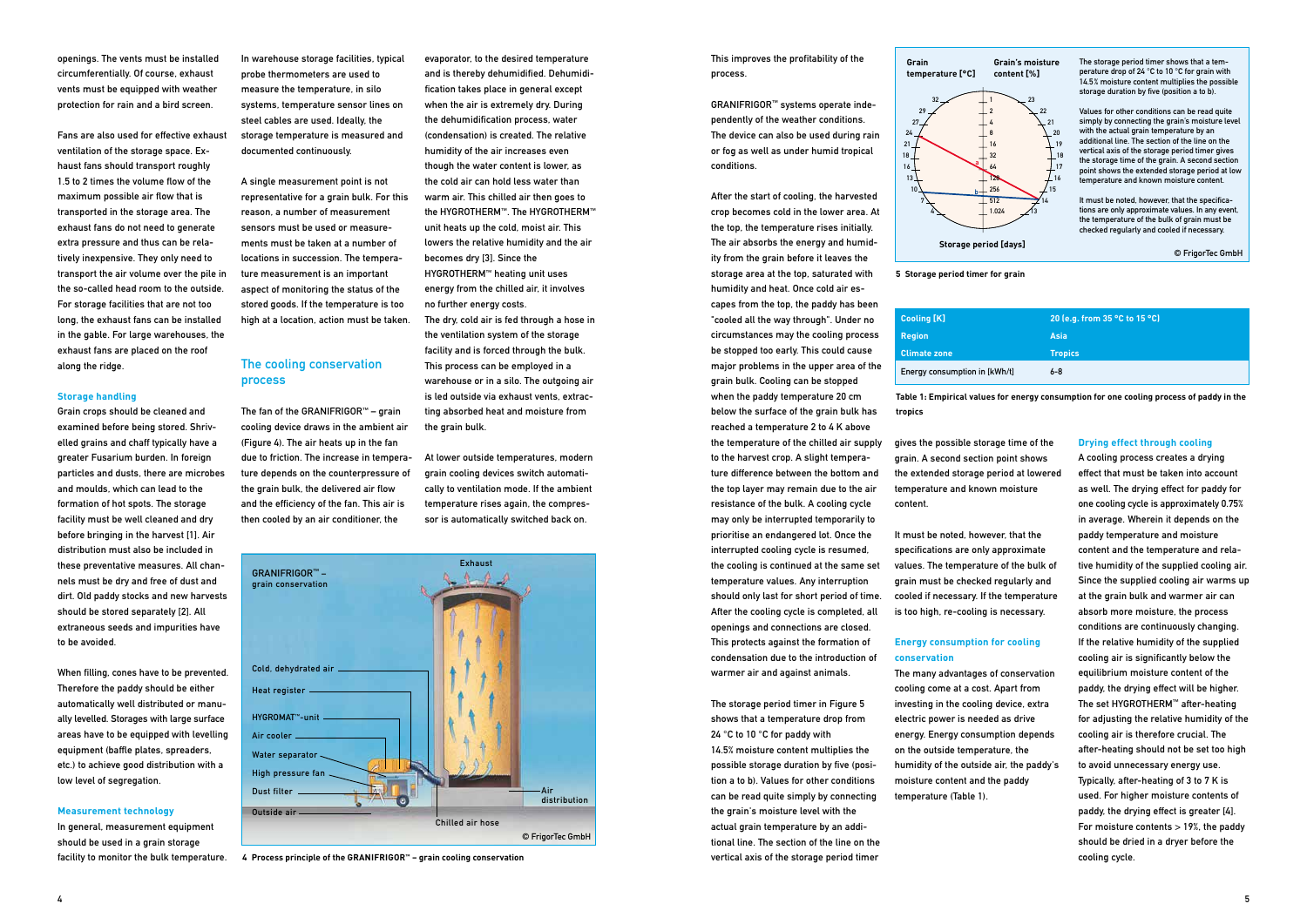

#### **Cooling during rain and fog**

The GRANIFRIGOR™ can be used during rain and fog without any limitations. Due to the after-heating of the chilled air after the evaporator, the relative air humidity is lowered. During rain and/or fog, the water condensation will be higher. More water will flow out of the condensation hose.

### Influence of the cooling conservation on the storage stability of paddy

#### **Respiration**

Paddy continues to live after being cut and the threshing process. Paddy and rice are highly hygroscopic; they absorb and release humidity. Losses in freshly harvested paddy are primarily caused by the cellular respiration and its consequent spontaneous heating. This process is dependent on the paddy's moisture content and temperature. As the temperature and moisture increase, its respiration becomes more intensive. The consequences of spontaneous heating are loss of substance and promoting the development of insects and mildew. In humid tropical regions, the risk of spoilage through hot and humid climate conditions is particularly high. In temperate climate zones, it is well-known that during the cooler seasons there is appreciably less substance loss in grain storage than during the summer months. With the GRANIFRIGOR™ cooling conservation, the winter climate conditions are brought to the post-harvest period of the paddy.

In cellular respiration, oxygen is absorbed and carbohydrates are then converted into carbon dioxide, water and heat. The result is a loss of substance.

Per kilogramme of respired grain dry substance, approximately 16.48 MJ of heat, 0.58 kg of water and 1.54 kg of carbon dioxide are released. The energy heats up the grain mass and the water wets the grain, promoting the growth of fungus.

Fig. 6 shows the grain heat generation dependent on the grain's temperature and moisture content in practice, this can be used to determine the substance loss of the stored grain.

#### **Hygroscopicity**

Hygroscopicity is the ability of a substance to adjust to the moisture content of the

surrounding air by absorbing or releasing water. Water vapour absorption is called adsorption, water vapour release is called desorption [7]. The sorption isotherm shows the hygroscopicity of the substances [8]. The sorption isotherm shows the equilibrium state. Above the sorption isotherm, desorption occurs, below it adsorption. The sorption isotherm is temperature dependent. The sorption isotherm is typically shown for 20 °C.

The sorption isotherms of paddy at varying grain temperatures are shown in Fig. 7. At 14.5% moisture content and 20 °C, the water activity of the grain  $a_{w}$  is approximately 0.64. This corresponds to an equilibrium moisture content of 64% relative humidity. If air that has a relative humidity above 64% comes into contact with the paddy, it would wet the paddy. This would inevitably lead to spoilage of the stored crop.

So: Never introduce moist air into dry grain! Never introduce warm air into cooler grain!

#### **Water activity value aw**

The water activity is a measure of the free, unbound water as a fraction of the total water content in the grain crop [9]. Described theoretically, the  $a_{w}$  value is the ratio of water vapour pressure of a



**6 Heat generation during grain storage modified according to Jouin [6]** 

| The grain respiration molecular formula of the chemical process [5]: |  |  |  |
|----------------------------------------------------------------------|--|--|--|
|----------------------------------------------------------------------|--|--|--|



**8 Porosity and grain's contacts in a paddy bulk**

| $C_{12}H_{22}O_{11}$ + 12 $O_2$ -> 12 $CO_2$ + 11 $H_2O$ + 5,637.64 KJ    |  |  |  |
|---------------------------------------------------------------------------|--|--|--|
| carbohydrates + oxygen $\rightarrow$ carbon dioxide + water + heat energy |  |  |  |

|  | For 1 kg grain, the mass balances are: |  |                                                                                                                |
|--|----------------------------------------|--|----------------------------------------------------------------------------------------------------------------|
|  |                                        |  | $1,000 \text{ q}$ + $1,122.81 \text{ q}$ = $1,543.86 \text{ q}$ + $578.95 \text{ q}$ + $16.48 \text{ MJ}$ heat |

#### **7 Sorption isotherms of paddy**

## Sorption isotherms of paddy



from the grain into the air and vice versa (no water adsorption / no water emission).

grain crop to the saturation pressure of water ( $P_G/P_w$ ). One of the components of paddy is water. It can be loosely associated or more strongly bound. A higher water activity  $(> 0.64)$  favours fungal growth, a value above 0.8 will even promote bacterial growth.

#### **Natural air flow in the grain crop storage facility without cooling**

Inside the silo, in particular for cold outside conditions, there is a significant amount of natural circulation. In the outer silo area, the air moves downward because cold air is heavier than warm air; at the core the air rises [10]. This thus transports moisture to the upper area of the grain mass. Due to the cellular respiration, the uncooled rice has become warmer. The moisture condenses out of the rising warm, humid air under the cold silo roof, forming drops that "rain down" onto the grain. The result is the so-called "green meadow".

It is not uncommon for the grain mass to spoil up to a meter below the surface. This often results in an extremely important additional problem: When removing the grain from the silo,

clumping can cause the discharge equipment to become clogged; extreme caution is therefore needed. Once a side slider is opened, the static stability of the silo can be damaged. Cooling can provide a remedy, as there is a low amount of circulation in the interior of the storage area when the grain is cooled.

#### Heat conduction

Grain is a bad conductor of heat. The heat conductivity of paddy with a moisture content between 10 and 20% is 0.09 to 0.12 W/Km. As a comparison, steel (for instance a silo wall) has a conductivity of approximately 45.3 W/Km. Harvest heat and the heat generated by cellular respiration are poorly dissipated to the outside. This problem is exacerbated by the fact that the air cushions between the grains provide additional insulation. The cavities in a grain mass make up approximately 40% of the volume. In addition, the grains touch one another at just a single point, meaning there is a small area provided for heat conduction (Figure 8). For this reason, a warm rice pile remains warm for a long period of time and a cool pile remains cool for a

long period as well. Once the paddy is cooled, recooling is only necessary after many months even under tropical conditions.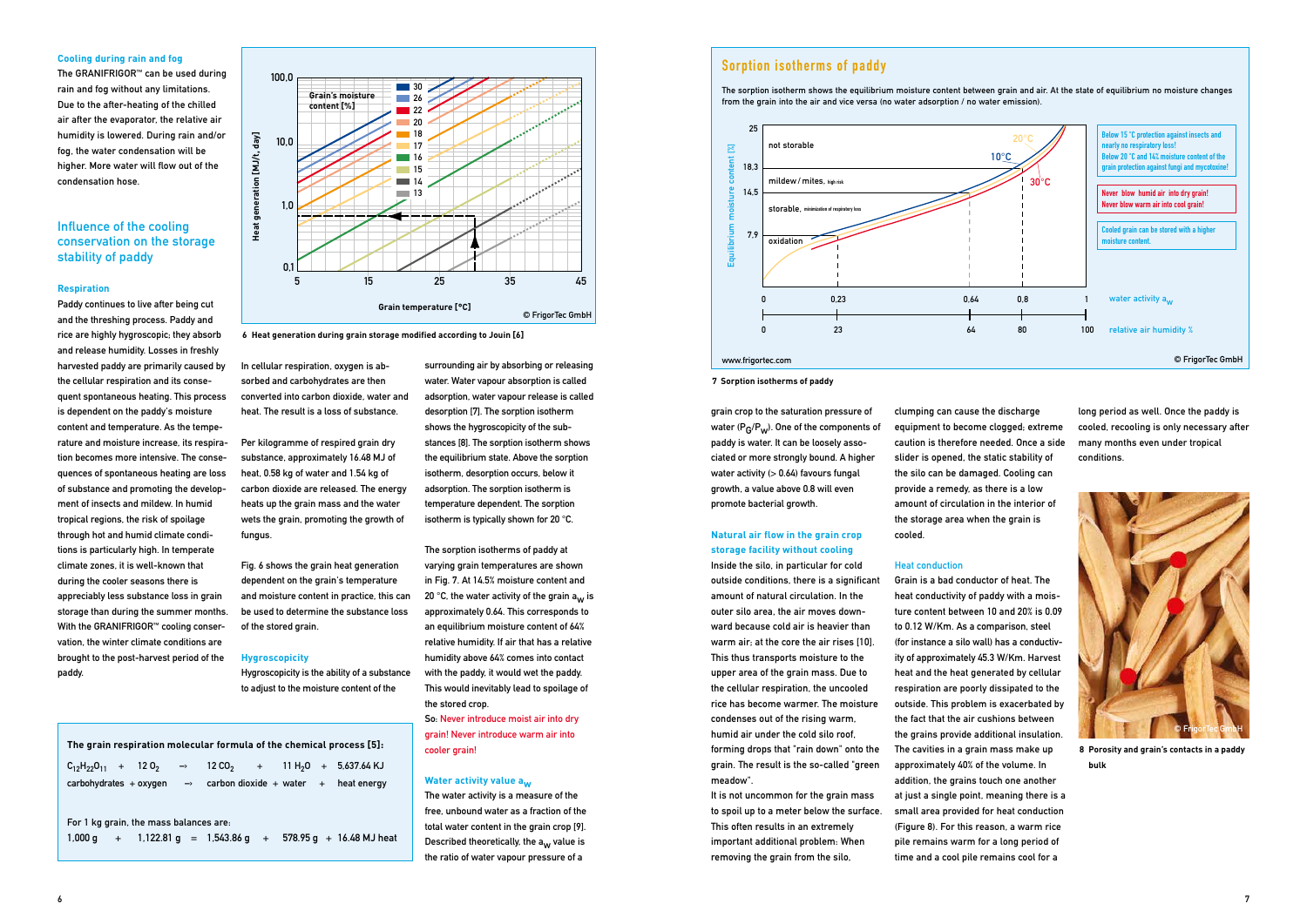





#### **Temperature and moisture content**

The objective is to maintain the quality of the paddy in the storage facility. To do so, proper conditions must be achieved. The key parameters are temperature and moisture content of the stored paddy. To prevent microbes from causing damage, paddy should be stored, for instance, at a value for  $a_w$  of 0.64 [11]. To also protect the grain from insects, it should also be cooled below 15 °C.

For paddy moisture content of 14.5% and more and a low counterpressure (warehouse storage), cooling of the paddy close to the cooling air temperature of the GRANIFRIGOR™ outlet is possible. For dry paddy, the grain temperatures are approximately 2 to 8 K above the supplied cooled air which could be achieved during the usual cooling performance. This is due to the evaporation of moisture from grain with a higher moisture content, which causes an additional cooling effect.

#### **Animals in the storage facility**

According to the Food and Agriculture Organization of the United Nations (FAO) worldwide approximately 15% of the harvested crops spoil [12]. This means roughly 270 million tons of grain spoil each year, mainly during storage.

According to the FAO, the following causes are responsible for spoilage: - 80% due to insects

- 10% due to rodents and birds
- 10% due to fungi

#### **Insects and mites**

In a rice storage facility, various types of insects may be encountered. One thing they all have in common is that they are more or less active depending on the

temperature. In tropical humid countries, the rice weevil and red flour beetle are especially active.



Insects and mites multiply explosively under favourable conditions. An insect can generate several thousand offspring in one year. The feeding locations stimulate respiration in the rice and hot spots develop. In addition, there is the metabolic activity of the pests themselves, which further promotes heat and humidity. This in turn creates more favourable conditions for mould and, at very high levels of humidity, even bacterial growth. Most insects are nocturnal and prefer warm spaces with dust deposits. If insects find optimal temperature and humidity conditions, losses will occur due to feeding and excrement.

Fig. 9 shows some species of the most common insects in humid tropical areas and their optimal life and development conditions. Losses through insects can effectively cease by cooling the harvested crop to temperatures under 15 °C, as these insects become inactive.

#### **Fungi mycotoxins**

Microorganisms such as fungi and bacteria adhere to the surface of the grain kernel [13]. On the field, a hygrophilous primary flora dominates that requires a water activity  $> 0.9$ . In the storage facility, osmophilic secondary flora is then generated, which multiplies at water activities > 0.7.

The development of fungi depends on the temperature, humidity and the grain's moisture content (Figure 10).

By drying and cooling paddy, this development is prevented in the storage facility.

With the harvest, fungi that developed in

the fields are transported into the paddy storage facility. Additional fungi are also generated in the storage facility. Mycotoxins can be formed from the fungi. Mycotoxins have a toxic effect on humans and animals. Most mycotoxins are heat-stable and very resistant.

**9 Development of relevant insect dependent on temperature** 

**10 Development of various microorganisms as a function of relative humidity, temperature and grain's moisture content [14]**

During processing they are typically not broken down chemically or otherwise rendered harmless. For this reason, the formation of toxins must be prevented by targeting harmful fungi [15].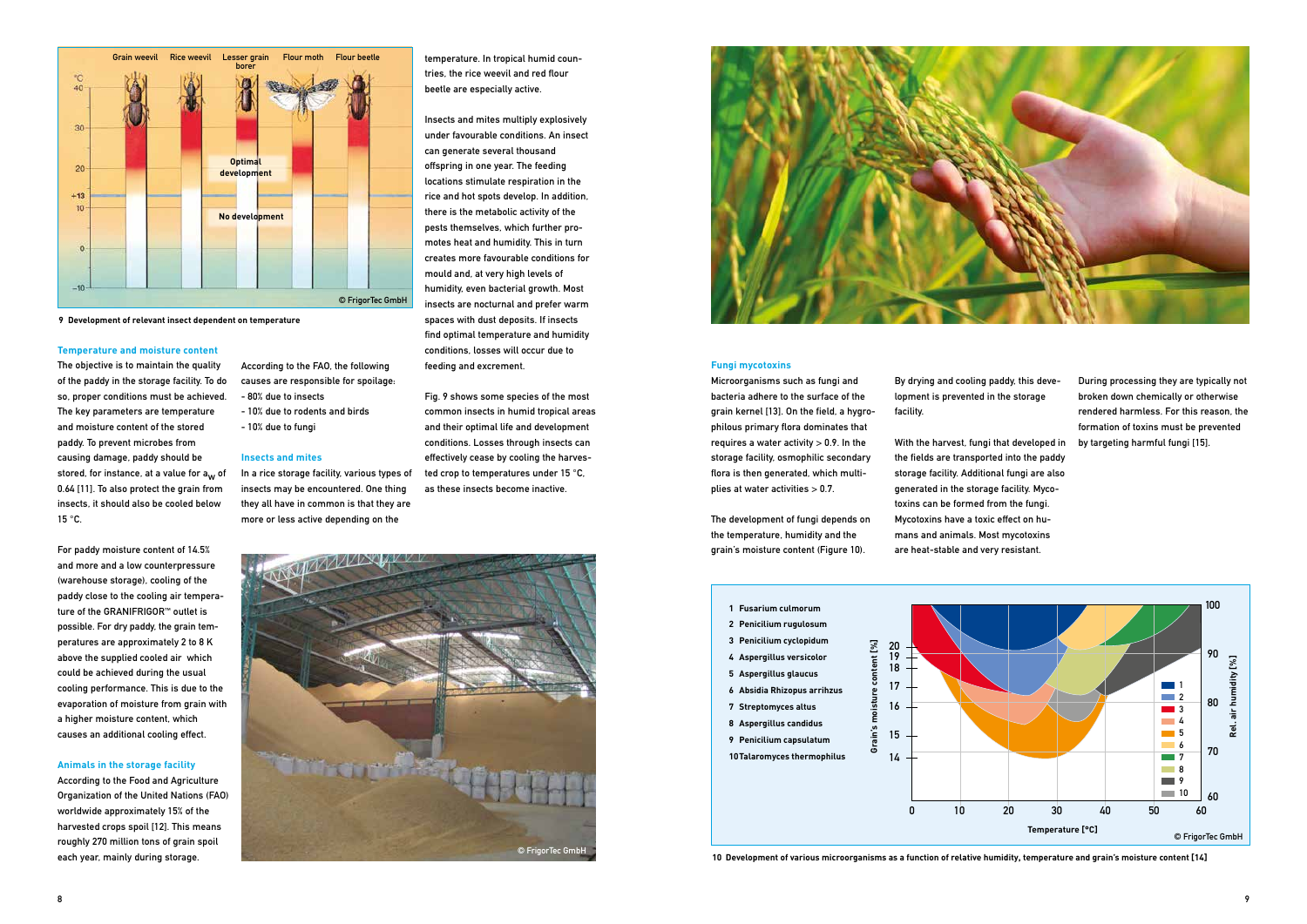### Advantages of GRANIFRIGOR™ – grain cooling conservation

The advantages of grain cooling for paddy and rice processing can be inferred in part by what has been said already. These advantages are directly targeted at the avoidance of storage and post-harvest losses. Both the quantity and the quality are preserved and additional advantages result for certain rice processing procedures. These are summarised in the following text to provide a clear picture on the purpose and benefits of cooling conservation of paddy and rice.

#### **Securing the quantity of rice**

Primarily, respiration of the rice during storage represents a gradual loss, determined by the storage temperature and moisture content of paddy. A calculation example is used to demonstrate this fact, using typical values for storage conditions in the tropics and subtropics (Example 1).

Comments on the example calculation: No one would leave paddy at a temperature of 30 °C for storage. Rather, a silo operator would try to lower the temperature in the grain by recirculation of the grain or ventilation with outside air. A potential humidification would be accepted. To now calculate the dry mass loss over the storage duration, the loss over time must be determined over time in multiple steps, in which the corresponding individual values are calculated. For the calculation of the actual total storage loss, multiple steps using the above formula are used. The results are then added.

From the example we can see that the loss of paddy can be considerable, which has a negative effect on the economic success of the operating company. By using a GRANIFRIGOR™ grain cooling device, losses can be significantly limited as the respiration activity is reduced at lower storage

| <b>Respiration losses - dry substances loss</b> |                        |                  |  |
|-------------------------------------------------|------------------------|------------------|--|
| Given:                                          |                        |                  |  |
|                                                 | Paddy moisture content | 14.5%            |  |
|                                                 | Paddy temperature      | $30^{\circ}$ C * |  |
|                                                 | Paddy price            | 300 EUR/t        |  |
|                                                 | Storage period         | 8 months         |  |
|                                                 | Storage quantity       | 10.000 t         |  |
| Formula:                                        |                        |                  |  |

| heat generation [MJ/t, day] ** x storage duration [day] x storage mass [t]<br>Substance loss $(t)$ =<br>15.000 [MJ/t] |                |                     |               |                |
|-----------------------------------------------------------------------------------------------------------------------|----------------|---------------------|---------------|----------------|
| Result:                                                                                                               |                |                     |               |                |
|                                                                                                                       |                | Substance loss [t]  | Mass loss [%] | Loss [EUR] *** |
| uncooled at                                                                                                           | 30 °C **       | 128                 | 1.28          | 52.650         |
| uncooled at                                                                                                           | 25 °C          | 64                  | 0.64          | 26.325         |
| cooled at                                                                                                             | $10^{\circ}$ C | minimal $( \leq 1)$ |               |                |

After drying or direct from field in summer.

\*\* See Fig. 6.

\*\*\* Grain moisture content and husk taken into account

#### **Example 1:**

#### **Example 2:**

| <b>Loss due to insects</b>                  |                        |           |
|---------------------------------------------|------------------------|-----------|
| Given:                                      |                        |           |
|                                             | Paddy moisture content | 14%       |
|                                             | Paddy price            | 300 EUR/t |
|                                             | Storage quantity       | 10,000t   |
| Formula:                                    |                        |           |
| <b>Model of department model for 100 MI</b> |                        |           |

Damaged grain  $\left[\% \right] =$  Number of damaged grains  $[n] \times 100$  [t]  $1,000$ 

Dry mass loss  $[t] = 0.5$  x damaged grains  $\left[\% \right]$  x storage quantity  $\left[t\right]$  x  $(1 -$  paddy moisture content)

| Result:           |                   |                |            |
|-------------------|-------------------|----------------|------------|
|                   | Dry mass loss [t] | Paddy loss [%] | Loss [EUR] |
| 10% damaged grain | 430               | 6.25           | 187.500    |
| 5% damaged grain  | 215               | 3.125          | 93.750     |
| 1% damaged grain  | 43                | 0.625          | 18.750     |
| Cooled grain      | 0                 | -              | -          |

temperatures, making the mass losses negligible.

In addition to respiration, additional mass loss in the paddy can occur due to

insects, fungi and bacteria. According to the FAO estimates, insects are the most important hazard, causing up to 80% of the post-harvest losses [12]. Evaluating the damaged paddy, it quickly becomes clear just how significant the damage can be. If from 1,000 paddy grains just 10 are damaged by insects, the loss per ton of paddy is 4.3 kg of dry substance or for a moisture content of 14%, 6.25 kg of paddy [16].

Example 2 illustrates the hazard of mass loss due to insects.

It can be seen that even a small amount of damage to the paddy due to insects causes a high level of economic damage and that, by using GRANIFRIGOR™ – grain cooling devices, this mass loss can be avoided.

For completeness, bacteria, fungi and other microorganisms should be mentioned. They also contribute to mass loss, although their effect on paddy quality is of greater importance. For this reason, quantification of the losses due to direct attack is negligible, as due to

Additional head rice pro Additional head rice pro Additional head rice pro



changes in quality, the paddy is crucially affected and losses will be much greater, up to complete loss. Nevertheless, the use of cooling conservation brings the activity of bacteria, fungi and other microbes to a standstill so that losses can be limited.

Finally, it can be said that using cooling conservation of grains, physiological mass losses as well as losses caused by insects and microbes can be limited and the value achieved through storage can be maintained and guaranteed.

#### **Maintaining rice quality**

Rice is typically consumed directly without processing, if you disregard the milling process that makes rice edible and which has only a minor influence on decisive quality factors such as taste without high processing losses or expense. For this reason, a particular focus is placed on maintaining the quality of the paddy after the harvest. In addition to the consumption of rice, the use as seed must not be forgotten, which is no less important, as it ensures the yield and the next harvest.

The various quality criteria for paddy and rice are given in country-specific standards for trade. Addressing all of these is beyond the scope of this paper, and thus only a selected number will be discussed here, for which the cooling conservation is particularly positive.

A subjective parameter of rice quality is taste, which is evaluated differently from region to region. The issue is not the basic taste of the different rice varieties, but rather the purity of this specific quality factor. It should be noted again how important this parameter is due to the direct consumption of rice. With GRANIFRIGOR<sup>™</sup> – grain cooling conservation, the specific taste is maintained as it was after the harvest. Primarily, this is achieved by reducing unfavourable storage conditions that have an adverse effect on taste. This includes grain respiration, which leads

to spontaneous heating and release of water, thus providing favourable conditions for additional negative factors, such as insects and microbes. These can significantly affect taste, so that it can become musty, leading to a significant devaluation of the rice quality.

Damaged and discoloured rice grains are listed in the evaluation systems for rice quality. Damaged grains are not just the result of the use of post-harvest technology, but also the result of insect infestation. Eating by the insects and drilling holes to deposit eggs are the typical types of damage to the rice grains, which lead to a devaluation of the rice quality. Due to a lower temperature range in the storage facility, which slows down and reduces the activity of the insects, the quality risk of damaged grains is minimised and the harvest quality is ensured. In addition,

the yellow discolouration of rice is reduced [17] or avoided [18] by storage at low temperatures, allowing higher quality standards to be achieved.

As previously described, the cooling process also leads to a reduction of moisture or a drying effect. Due to the duration of the cooling conservation, the drying occurs slowly. Thus the moisture compensation in the paddy kernel between the dry zone at the outer surface and the core occurs gently so that only minimal stress occurs and the grains do not crack. The rice grain remains whole during the milling processing, which greatly reduces the proportion of broken grains. This allows the whole grain proportion to be increased by up to 20%. This means a potential increase in quality, which results in significantly higher sales. Example 3 illustrates the potential.

| Increase in proportion of whole grain |                  |
|---------------------------------------|------------------|
| Given:                                |                  |
| Price of head rice                    | <b>450 EUR/t</b> |
| Price of broken rice                  | <b>290 EUR/t</b> |
| Storage quantity                      | 10.000 t         |
| Result:                               |                  |
|                                       | Profit [EUR]     |
| Additional head rice proportion 5%    | 80,000           |
| Additional head rice proportion 3%    | 48,000           |
| Additional head rice proportion 1%    | 16.000           |
|                                       |                  |

#### **Example 3:**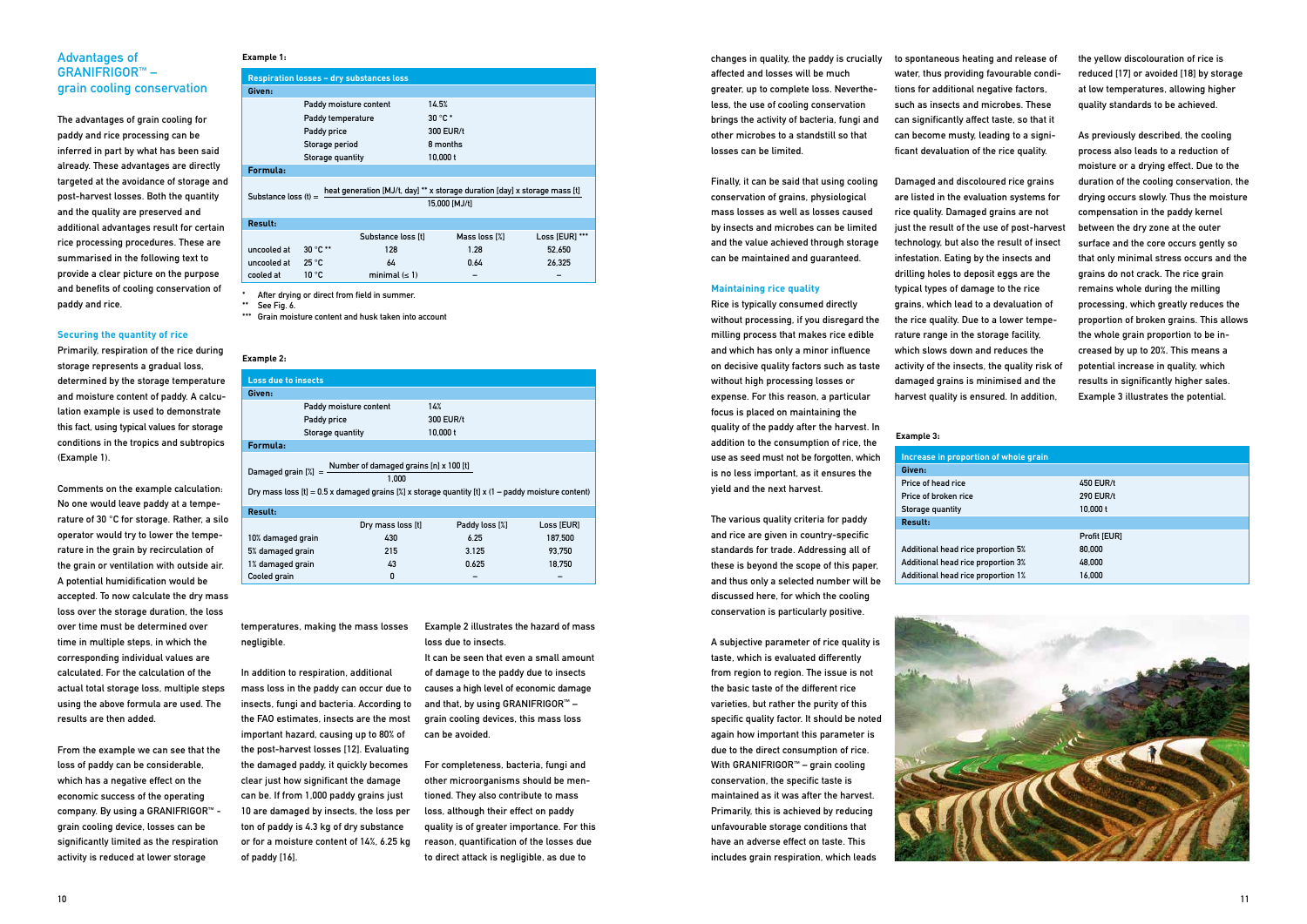

**14 Comparison of head rice yield between conventional rice drying and in combination with GRANIFRIGOR™ - grain cooling conservation [20]**



Another important quality criterion of rice is the microbial purity, which is somewhat less important due to the type of rice preparation, but which is becoming ever more important due to the rise in living standards. Not only the burden of fungi and bacteria is relevant, but also the excreta from insects and fungal toxins. It thus becomes apparent that cooling conservation can make a significant contribution toward achieving an improved hygienic standard of rice.

Primarily, rice is seen as a food; a basic requirement for ensuring the availability of rice is cultivation and thus the use as a seed. The germination capacity is crucial for securing the yield, even when rice mostly is grown using transplanting. With the GRANIFRIGOR™ – grain cooling conservation, the germination capacity of seeds can be ensured over longer periods at a sufficiently high level (Figure 11).

#### **Combination of cooling conservation and drying**



**11 Permissible storage period for seed crops according to Agena [19]**

Paddy is harvested with a moisture content that makes drying absolutely necessary to achieve storage life. Therefore, the drying capacity at harvest time is a process bottleneck, which can be significant depending on the harvest moisture content. This cannot be avoided if the rice quality is to be preserved. By using cooling conservation, this bottleneck can be bypassed without any loss. The increase of drying capacity has been widely described with performance increases of 30-40% [20]. Paddy is dried down to a moisture content of 16 – 18% and then cooled. Thereby the time and energy consuming drying process down to low moisture levels ≤ 14% is postponed for the time being. With GRANIFRIGOR™ – arain cooling, the paddy is not just made ready for storage, it is also dried by an additional 0.5 – 2% [4]. The subsequent drying to the final moisture content is thus shortened or even becomes unnecessary. This leads to savings in management,



**12 Process combinations of paddy drying with GRANIFRIGOR™ – grain cooling conserva tion [21]**

costs and time, in addition to the previously described advantages with respect to rice quality, yellow discolouration and head rice yield. Various process combinations of drying and cooling are possible, as shown in the figure (Figure 12).



**13 White rice silo with GRANIFRIGOR™ cooling unit in a rice mill**

### **Use of the GRANIFRIGOR™ – grain cooling conservation in combination with parboiling**

Cooling conservation has a number of advantages for parboiling. For one, the paddy can be stored at a higher moisture level after the harvest. Thus remoistening the paddy before parboiling is accelerated as the paddy can be used not at 12 – 14%, but rather 16% for parboiling. This means a time saving, which leads to higher production capacity of the parboiling system. The accelerated process provides further advantages, such as a greater degree of whiteness of the rice and thus a higher commercial quality [22]. In addition, the drying process after the parboiling is accelerated by cooling conservation, as previously described. An additional advantage is that the cooling device for cooling the paddy can be used for tempering after parboiling, which reduces the process time of parboiling, thus saving silo volume for tempering or allowing pre-drying to be performed. The cooled air reduces not only the

temperature, but due to its higher drying capacity, the lower temperature and the low water content, it can remove more moisture form the paddy. Here the evaporative cooling of the water is additionally used for cooling the paddy.

### **Efficient milling processing using cooling conservation**

The previously described advantages of cooling conservation of rice lead to more efficient processing of paddy and rice in the mill (Figure 13). Above all, the factors that increase quality make faster processing possible. Due to the gentle drying process during cooling, fine stress cracks in the rice grain are not formed, which would have otherwise

have inevitably led to broken grains. It is thus possible to make the settings of the processing machine more efficient and increase the throughput without increasing the proportion of broken rice (Figure 14). In addition, it is expected that the rice will not need to be polished as aggressively, as the quality losses due to poor storage have been eliminated. This is increased even more, as the yellow discolouration of the rice no longer occurs due to the GRANIFRIGOR™ – grain cooling conservation. It can easily be recognised that an increase in throughput of up to 5% is possible without a decrease in quality. In addition, a reduction of the polishing depth means more rice remains to be sold, increasing revenue.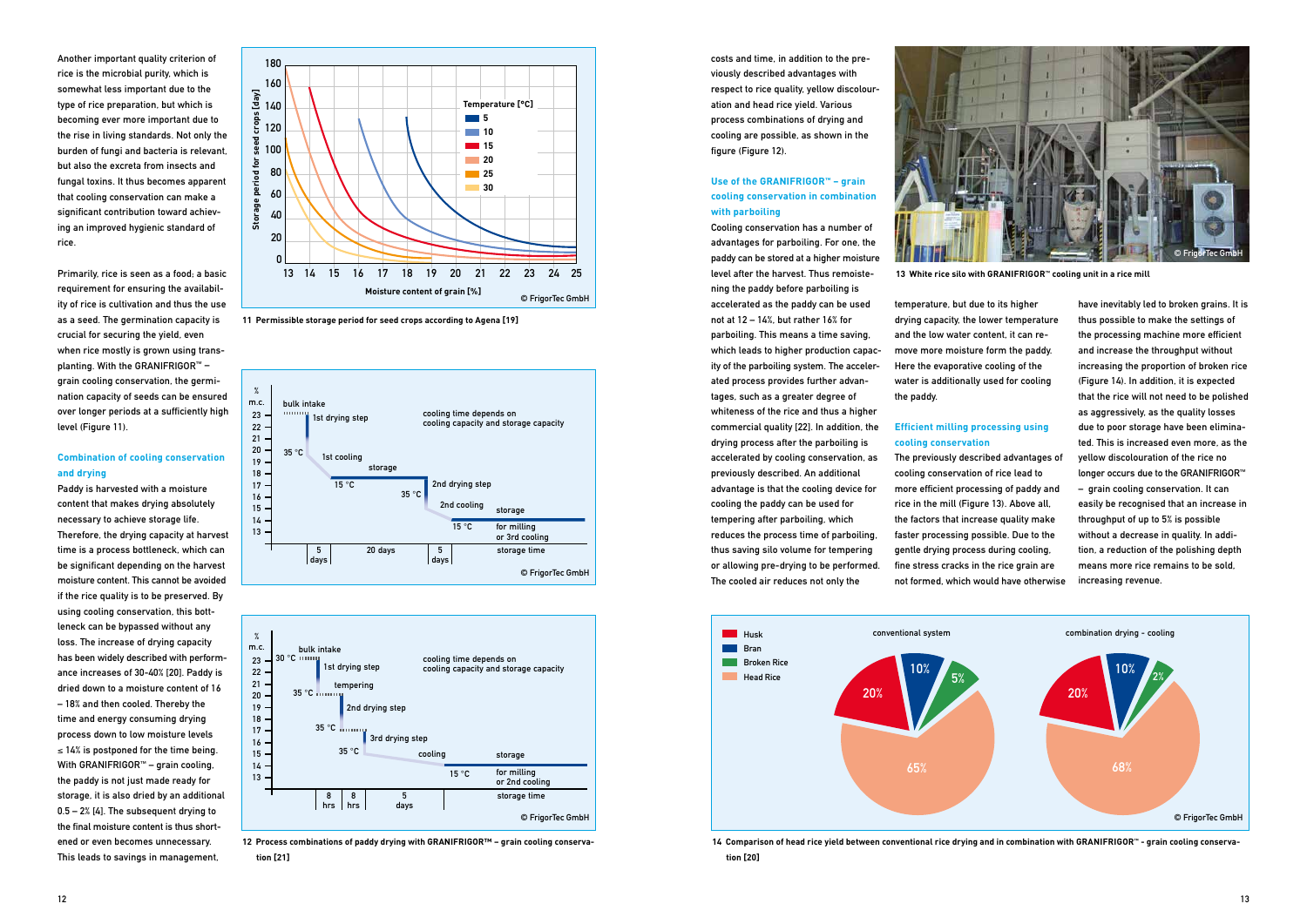

#### References

- 1 Deutscher Raiffeisenverband e.V. (2008), Hygienische Maßnahmen für den Umgang mit Getreide, Ölsaaten und Leguminosen, Nr. 532870, DG Verlag, Wiesbaden.
- 2 Hakl U. Dr. (2010), Vorratsschädlinge bei Getreide: Prophylaxe und Bekämpfung, Getreidemagazin 15. Jg. Bonn.
- 3 Kolb, R.E. (2001), Kühle Getreidelagerung, in: Mühle + Mischfutter, Heft 17, Verlag Moritz Schäfer, Detmold.
- 4 Boser F. (1980), Heizöl sparen mit Getreidekühlung, Fachzeitschrift Schweizer Handels-Börse.
- 5 Humpisch, G. (2003), Getreide lagern: Einführung in Grundlagen, Verfahren, Anwendung, Agrimedia, Bergen/Dumme.
- 6 Baitinger, Dr. A. (2009), Pressemitteilung Fachtagung Getreidelagerung Lahntal-Caldern, LLH, Kassel.
- 7 Gesamtverband der Deutschen Versicherungswirtschaft e.V., Defintion Sorptionsisothermen, www.containerhandbuch.de/chb/scha/scha\_10\_02\_05. html (as of: 21.03.2009).
- 8 Gesamtverband der Deutschen Versicherungswirtschaft e.V., Definition Hygroskopizität/ Sorptionsverhalten, www.tis-gdv.de/tis/misc/hygro.htm (as of: 21.03.2009).
- 9 Dr. Wernecke Feuchtemesstechnik GmbH, Definition Wasseraktivität, www.dr-wernecke.com/content/apps/ umwelt/awdi\_get.html (as of: 21.03.2009).
- 10 Brunner, H. (1980), Getreideki .<br>Mühle und Mischfuttertechnik
- 11 Skriegan E. (2008), Technologi erntebehandlung von Körnerf Moritz Schäfer, Detmold.
- 12 Seibel W. (2005), Warenkunde Dumme. 13 Mühlbauer, W. (2009), Handbu
- Anrimedia, Clenze. 14 Lacey, J.: Hill, S.T.: Edwards, M.
- in stored grains; their enumer Tropish stored product inform 15 Rodemann, B. (1999), Mykotox Biologische Bundesanstalt für
- Braunschweig. 16 Quitco, R.T. and N.M. Quindoza.
- Loss in Storage. Unpublished Te 17 Vasilenko E., Sosedov N. et al. Reis, Übersetzung der russisch
- Verlag Moritz Schäfer, Detmold 18 Theo Inn Chek (1989), Paper Workshop on Grain Drying and Bulk Handling and Storage System in ASEAN Pitsanuloke,

Thailand.

#### **Summary**

Cooling of paddy, brown rice and white rice with a GRANIFRIGOR™ is a worldwide proven, natural process for quality assurance of grains of all kinds. In warm and humid climates, there is virtually no alternative to its application. Due to continuing climate warming and increasing hygiene demands, cooling conservation is gaining in importance. Good storage maintenance and care, as well as good air distribution and ventilation in the storage facility are necessary. To operate the cooling device optimally, the settings for chilled air and the subsequent after-heating for adjusting the relative cooling air humidity must be set properly. The temperature of the paddy and rice is checked regularly to monitor the process. In particular for paddy and rice, cooling conservation offers a number of benefits which result in reduction of loss and cost increasing the revenue and thus the market strength of paddy granaries and rice millers.

| <b>Economic losses due to moving rice per move</b> |                  |            |  |  |
|----------------------------------------------------|------------------|------------|--|--|
| Given:                                             |                  |            |  |  |
| Price of head rice                                 | <b>450 EUR/t</b> |            |  |  |
| Price of broken rice                               | <b>290 EUR/t</b> |            |  |  |
| Storage quantity                                   | 10,000t          |            |  |  |
| Result:                                            |                  |            |  |  |
|                                                    | Rice loss [t]    | Loss [EUR] |  |  |
| Grinding loss 0.06%                                | 6                | 2.700      |  |  |
| Additional broken rice proportion 3%<br>48,000     |                  |            |  |  |
| 50.700<br>Total loss per move                      |                  |            |  |  |

- Risk-free long-term storage without quality loss
- Conservation of harvest freshness for outstanding taste of rice
- Minimizing respiration losses
- Protection from insects and their damage to paddy and rice
- Avoiding expensive and unecological chemical treatment like fumigation
- Protection of organic paddy and rice
- Protection from fungi and their mycotoxins
- Reduction of drying costs and energy consumption
- No yellow discoloration because of overdrying and low storage quality
- Higher head rice recovery because of less fissures and cracks
- Higher milling performance and efficiency
- Faster parboiling with brighter whitness of rice
- Simplification of storage management
- Independent operation of weather conditions
- No aeration damage by rewetting of paddy
- No breakage nor grinding losses of rice by circulation
- Conservation of germinating quality for fast grow and high yield
- Increase of revenue and improving of market position
- Short amortization period

#### **Simplification of storage by using GRANIFRIGOR™ – grain cooling conservation**

Storage management is responsible for maintaining the quality of the paddy before processing. It must also be ensured that losses are kept to a minimum. Common techniques include aerating, fumigation and moving the grain to avoid heat and insect damage. When aerating the paddy, the temperature and the relative humidity of the ambient air must be observed to avoid or minimise damage to the paddy. In tropical conditions where the grain is cultivated, this is difficult to achieve. It can clearly be seen that cooling conservation, which is independent of the weather, represents an easier option and does not lead to a degradation of the storage quality.

| Brunner, H. (1980), Getreidekühlung in Stahlsilos, in: Die<br>Mühle und Mischfuttertechnik, Jq. 117, H. 32, S. 423-424.                  | 19 | Agena MU (1961) Untersuchungen über die Kälteeinwirkung<br>auf lagernde Getreidefrüchte mit verschiedenen Wasserge-<br>halten. Dissertation Universität Bonn.        |
|------------------------------------------------------------------------------------------------------------------------------------------|----|----------------------------------------------------------------------------------------------------------------------------------------------------------------------|
| Skriegan E. (2008), Technologie der Lagerung und Nach-<br>erntebehandlung von Körnerfrüchten, Teil 2, Verlag<br>Moritz Schäfer, Detmold. | 20 | Piccarolo (1988), Konservierungsversuch mit GRANIFRIGOR,<br>Livorno. Ferraris. Universität Turin.                                                                    |
| Seibel W. (2005), Warenkunde Getreide, Agrimedia, Bergen/<br>Dumme.                                                                      | 21 | Barth, F. (1995), Cold storage of Paddy - the solution to your<br>storage problems, in: World Grain, Sosland Publishing Co,<br>Kansas City/USA.                      |
| Mühlbauer, W. (2009), Handbuch der Getreidetrocknung,                                                                                    |    |                                                                                                                                                                      |
| Agrimedia, Clenze.                                                                                                                       | 22 | Bhattacharya, K.R.& Subba Rao, P.V.& Swamy, Y.M.I. (1966),<br>Processing and quality factors in parboiling of rice, Mysore,                                          |
| Lacey, J.; Hill, S.T.; Edwards, M.A. (1980), Microorganisms<br>in stored grains; their enumeration and significance, in:                 |    | Central Food Technological Research Institute, India.                                                                                                                |
| Tropish stored product information, 39.                                                                                                  | 23 | Josephine Mina Boac (2010), Quality changes, dust<br>generation, and commingling during grain elevator handling                                                      |
| Rodemann, B. (1999), Mykotoxine im Getreide, Rep. 2-99,<br>Biologische Bundesanstalt für Land- und Forstwirtschaft,<br>Braunschweig.     |    | PH D. Thesis, Kansas State University, Manhattan, Kansas,<br>USA.                                                                                                    |
|                                                                                                                                          | 24 | H. Zareiforoush, M.H. Komarizadeh, M.R. Alizadeh (2010).                                                                                                             |
| Quitco, R.T. and N.M. Quindoza. (1986). Assessment of Paddy<br>Loss in Storage. Unpublished Terminal Report. NAPHIRE. 46 p.              |    | Effect of screw auger rotational speed on paddy (Oryza<br>sativa L.) grains damage in handling process, Australian<br>Journal Agricultural Engineering 1(4):136-140. |
| Vasilenko E., Sosedov N. et al. (1976), Die Gelbfärbung von<br>Reis, Übersetzung der russischen, Mukomol'no, in:                         |    |                                                                                                                                                                      |
| Die Mühle + Mischfuttertechnik, 113. Jahrgang, Heft 17,<br>Verlag Moritz Schäfer, Detmold.                                               |    |                                                                                                                                                                      |

The use of fumigation can only be justified with sufficient protection of human health and the environment. Here the paddy cannot be processed for 3 to 30 days. A requirement is a gas-tight storage facility, as otherwise regular re-gassing is unavoidable, incurring significant costs. In addition, arising resistance to several fumigants must be assumed, which necessitates updating and changing the fumigant, creating additional cost pressure. The use for organic rice is not permitted, making clear the importance of residue in foodstuffs and the associated health risks. GRANIFRIGOR™ – grain cooling conservation is easy and safe, with low operating costs and lasting effect over a long period without any residue issues, that fumigation becomes an obsolete and unnecessary technology. Moving paddy is sometimes used to deal with hot spots. This requires investment in equipment for additional storage capacity and transport equipment, incurring costs for work and energy. The management must also be able to react quickly and effectively. While this technique can be used for paddy, it cannot with rice, as otherwise

the grinding losses due to conveyor equipment of up to 0.06% can occur [23] or an additional broken grain proportion of up to 3% per move may be generated [24]. The economic consequences can be illustrated using Example 4.

The potential for process improvement with the use of GRANIFRIGOR™ – grain cooling conservation becomes clear and it becomes necessary for forwardlooking paddy storage facilities and rice mills to secure and expand their market position.

## **In conclusion, a GRANIFRIGOR™ grain cooler presents many advantages that must be considered in terms of economic efficiency:**

#### **Example 4:**